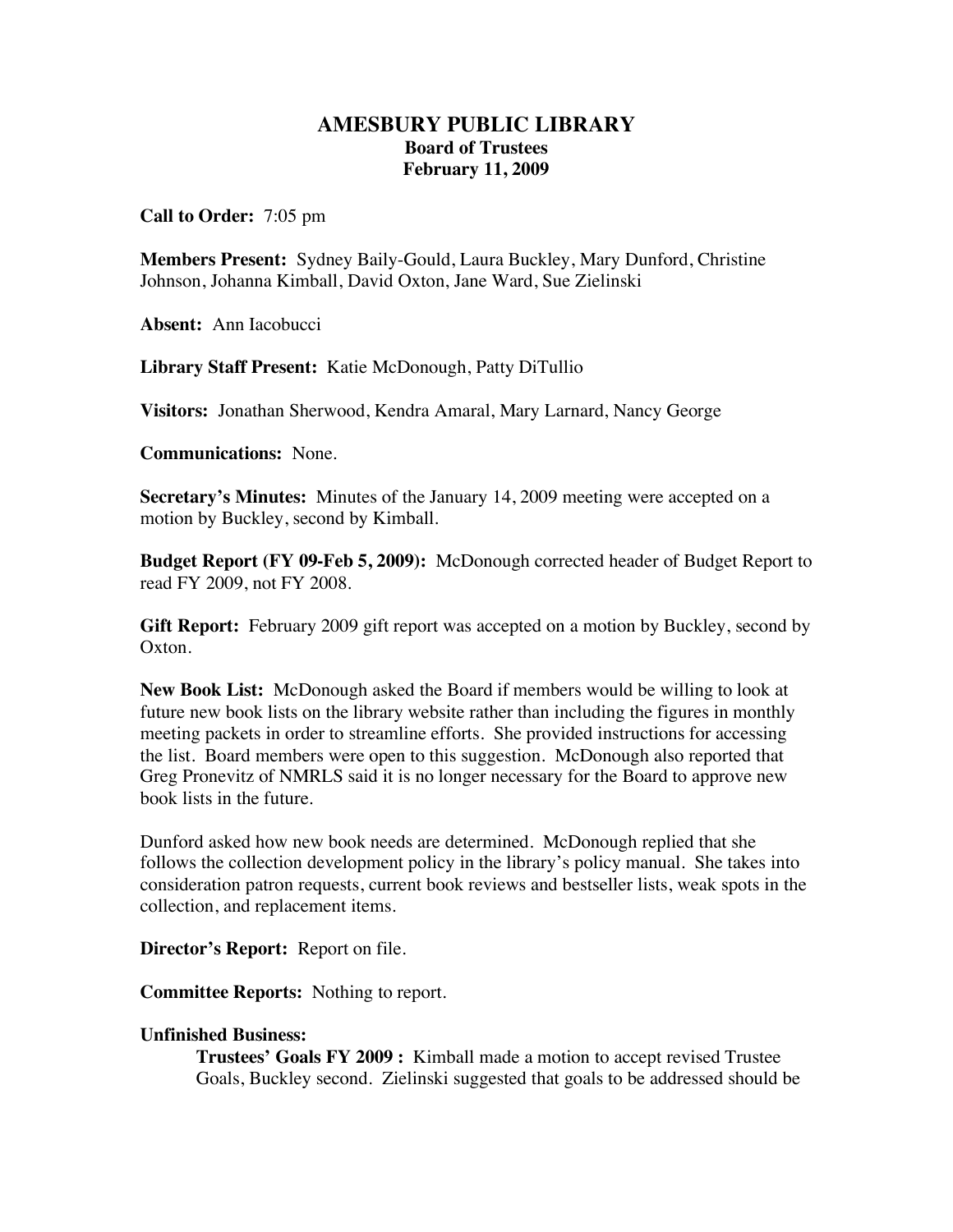included on monthly meeting agendas. Baily-Gould agreed, noting that some goals would be ongoing. Motion passed unanimously.

**Library Building Project:** Board members were informed about the recent meeting with Patience Jackson of MBLC. Baily-Gould stated that her sense coming out of the meeting was that a building project might not be as far into the future as she had thought. McDonough explained that funding may be available from the State sooner that originally thought, but that the local pieces need to be in place before Amesbury is able to accept State money.

McDonough noted that \$5850.00 is needed initially in order to update the 2000 Building Study. Amaral noted that the update would be relevant for another 9 years. Sherwood said that MBLC just funded all the projects in their queue, and that Jackson expects some projects will not perform and meet deadlines, meaning that State money may free up sooner than expected.

Buckley asked what other projects are pending in town. Amaral replied that the water treatment plant upgrade and moving the DPW are both on the horizon, and the high school's building project has just hit the tax rates. Johnson noted that the Board was about to consider spending trust fund money on the building study update and asked Sherwood and Amaral for their opinions about the wisdom of spending the money at this time. Amaral stated that, given the study's 9 year shelf life, she felt it was a good investment of trust fund money at this time.

Buckley made a motion to spend up to \$6000.00 of trust fund money for Sondra Vandermark to update her 2000 Building Study, Johnson second. Motion passed unanimously.

**Library Hours:** McDonough reviewed the Patron Count Statistics and other libraries' hours she provided to the Board. DiTullio explained that the decision to close early on Tuesday was made after reviewing the visitor statistics and considering staff scheduling. Several Board members expressed a hope that evening hours could be added back in the future to meet the needs of the working community. McDonough stated that they are considering being open Mondays-Tuesdays-Wednesdays from 10 am-8 pm, but she first needs to know what she is looking at in terms of the FY10 budget. McDonough hasn't been provided with any information yet, so it will take a while to work everything out.

## **New Business:**

**Staff Cuts:** McDonough reported that due to staff cuts, the Reference Desk is increasingly difficult to staff. She added that very little work done at the desk now is reference work, and more often includes answering the phones and providing computer sign up. She and DiTullio decided to follow the trend in libraries to make Reference a service destination rather than a physical location. This means, she explained, that Reference will be incorporated into the Circulation Desk making one point of service on the main floor of the library.